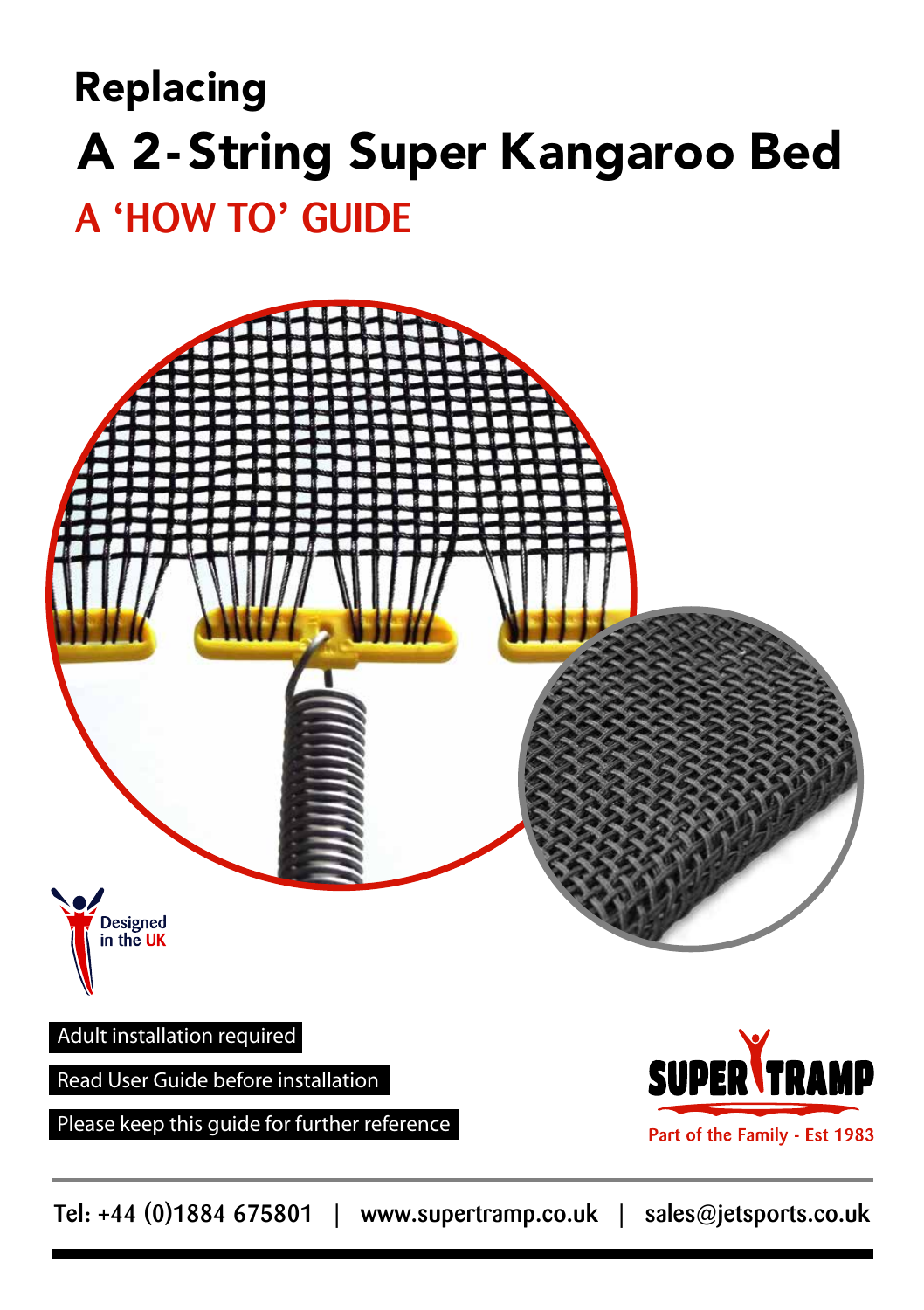### Replacing your 2-String Super Kangaroo Trampoline Bed



#### 1 **First, you will need to remove your old bed from the trampoline.**

Begin by removing a spring from the frame using a spring tool, then cross over to the other side of the trampoline and remove the opposite spring. Continue this process of creating a mirror image on each opposite side because this process helps to evenly distribute the tension through the bed, making the spring removal process much easier.

Use the diagram below for reference.

Remove the corner springs last.



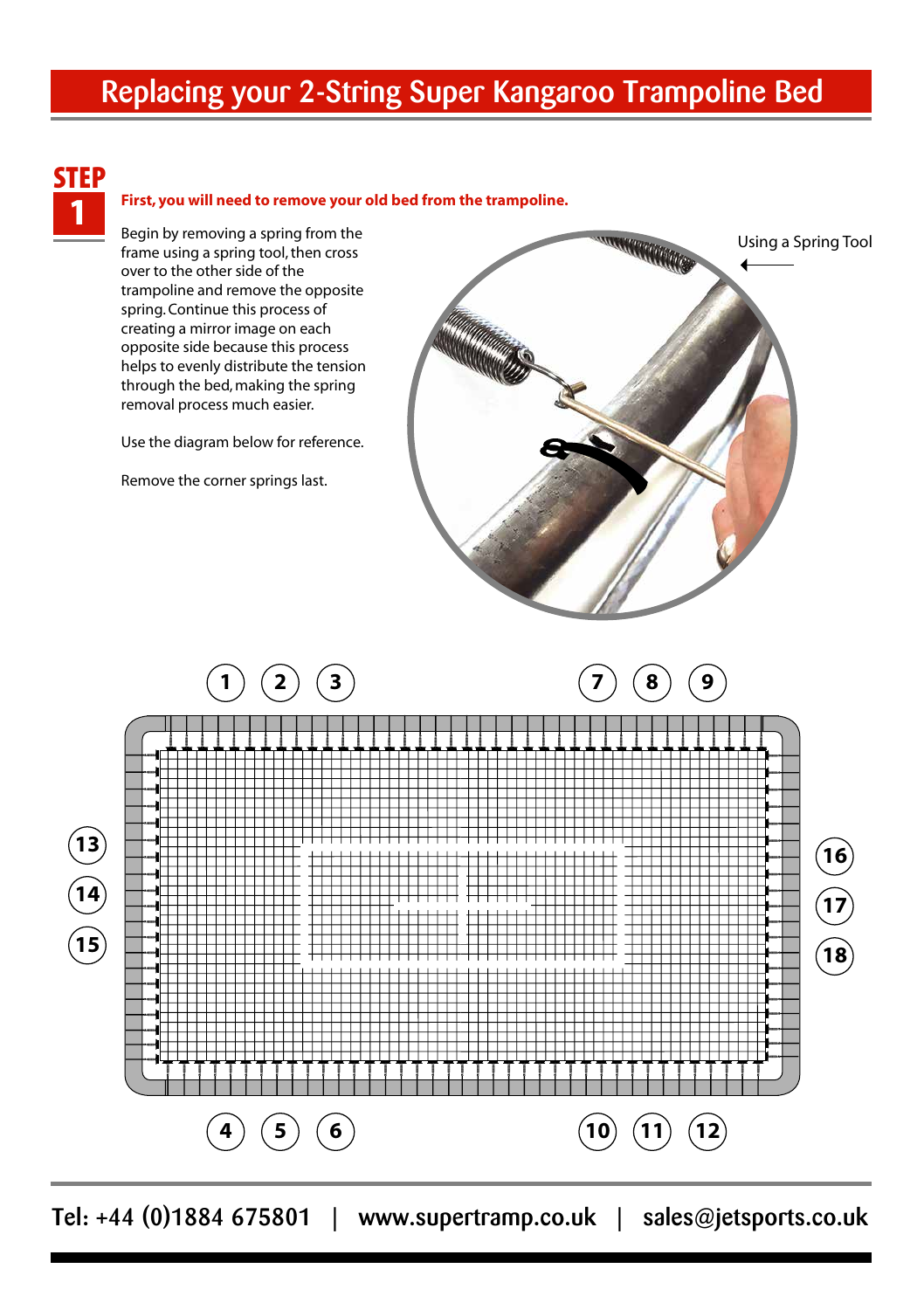### Unpack your new bed

# **STEP**

2 Begin by unfolding your new **2-string bed** and laying it on the ground inside the frame. Ensure the painted markings on the bed are facing upwards.